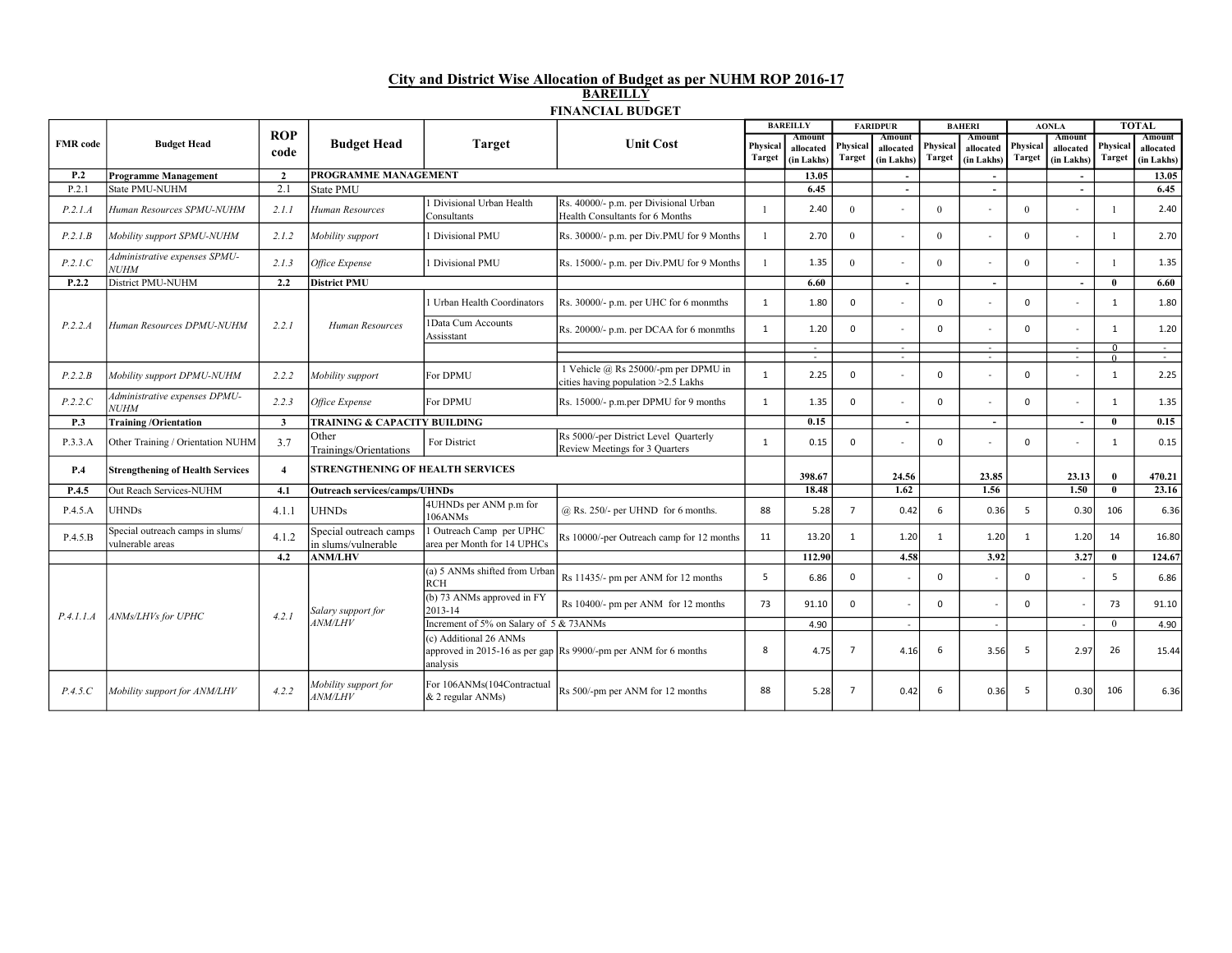## City and District Wise Allocation of Budget as per NUHM ROP 2016-17 BAREILLY FINANCIAL BUDGET

|                 | <b>Budget Head</b>                 |                    | <b>Budget Head</b>                                                                             | <b>Target</b><br><b>Unit Cost</b>                                                                                     | <b>BAREILLY</b>                                                                                |                                                                                        | <b>FARIDPUR</b>                   |                    | <b>BAHERI</b>                     |                           | <b>AONLA</b>                      |                    | <b>TOTAL</b>                           |                   |                                   |      |
|-----------------|------------------------------------|--------------------|------------------------------------------------------------------------------------------------|-----------------------------------------------------------------------------------------------------------------------|------------------------------------------------------------------------------------------------|----------------------------------------------------------------------------------------|-----------------------------------|--------------------|-----------------------------------|---------------------------|-----------------------------------|--------------------|----------------------------------------|-------------------|-----------------------------------|------|
| <b>FMR</b> code |                                    | <b>ROP</b><br>code |                                                                                                |                                                                                                                       |                                                                                                | Physical<br>Target                                                                     | Amount<br>allocated<br>(in Lakhs) | Physical<br>Target | Amount<br>allocated<br>(in Lakhs) | Physical<br><b>Target</b> | Amount<br>allocated<br>(in Lakhs) | Physical<br>Target | Amount<br>allocated<br>$(in$ Lakhs $)$ | Physica<br>Target | Amount<br>allocated<br>(in Lakhs) |      |
|                 |                                    | 4.3                | <b>Urban PHC (UPHC)</b>                                                                        |                                                                                                                       |                                                                                                |                                                                                        | 267.30                            |                    | 18.36                             |                           | 18.36                             |                    | 18.36                                  | $\mathbf{0}$      | 322.39                            |      |
| P.4.4.2.A       | Equipment for UPHC                 | 4.3.1              | Renovation/upgradation<br>of existing facility to<br><b>UPHC</b>                               | For Mini Autoclave.<br>Microscope & Equipments to<br>ANMs                                                             | Rs. 1.00 Lakh per UPHC for 14 UPHCs                                                            | 11                                                                                     | 11.00                             | $\mathbf{1}$       | 1.00                              | 1                         | 1.00                              | 1                  | 1.00                                   | 14                | 14.00                             |      |
| P.4.2.1.A       | <b>UPHC-NC</b>                     | 4.3.2              | <b>Building of new UPHC</b>                                                                    |                                                                                                                       |                                                                                                |                                                                                        |                                   |                    |                                   |                           |                                   |                    |                                        | $\mathbf{0}$      |                                   |      |
|                 |                                    | 4.3.3              |                                                                                                |                                                                                                                       | Operation cost support for running UPHC (other than untied grants and medicines & consumables) |                                                                                        | 182.05                            |                    | 10.61                             |                           | 10.61                             |                    | 10.61                                  | $\mathbf{0}$      | 213.89                            |      |
|                 |                                    | 4.3.3.1            | Human Resource                                                                                 | (a) 5 Fulltime MOs shifted<br>from Urban RCH                                                                          | Rs 41600/-p.m. Per MO for 12 months                                                            | 5                                                                                      | 154.81<br>24.96                   | $\theta$           | 7.97<br>$\sim$                    | $\Omega$                  | 7.97                              | $\theta$           | 7.97                                   | $\mathbf{0}$<br>5 | 178.73<br>24.96                   |      |
|                 | P.4.1.3.1.A MO at UPHC Full-time   |                    | $4.3.3.1.1$ MO salary                                                                          |                                                                                                                       | (b) 4Fulltime MOs approved in $\vert$ Rs 37800/month/MO for 12 months                          | $\overline{4}$                                                                         | 18.14                             | $\Omega$           | $\sim$                            | $\Omega$                  |                                   | $\Omega$           |                                        | $\overline{4}$    | 18.14                             |      |
|                 |                                    |                    |                                                                                                | Increment of 5% on Salary of 5 & 4 Mos                                                                                |                                                                                                |                                                                                        | 2.16                              |                    | $\overline{\phantom{a}}$          |                           | $\sim$                            |                    | $\overline{\phantom{a}}$               | $\theta$          | 2.16                              |      |
|                 |                                    |                    |                                                                                                | (c) 3 Full time Mos approved<br>for new UPHCs                                                                         | Rs 36000/-p.m. per MO for 6 months                                                             | $\theta$                                                                               |                                   | $\mathbf{1}$       | 2.16                              |                           | 2.16                              |                    | 2.16                                   | $\overline{3}$    | 6.48                              |      |
|                 | P.4.1.3.1.B   MO at UPHC Part-time |                    |                                                                                                | (d) 11 Parttime MO                                                                                                    | Rs 21600/-p.m. Per MO for 12 months                                                            | 11                                                                                     | 28.51                             | $\mathbf{0}$       | 0.00                              | $\overline{0}$            | 0.00                              | $\overline{0}$     | 0.00                                   | 11                | 28.51                             |      |
|                 |                                    |                    |                                                                                                | Increment of 5% on Salary of 11 Mos                                                                                   |                                                                                                |                                                                                        | 1.43                              |                    |                                   |                           |                                   |                    |                                        | $\theta$          | 1.43                              |      |
|                 |                                    |                    |                                                                                                | (e) 3 Part time Mos approved<br>for new UPHCs                                                                         | Rs 21600/-p.m.per MO for 6 months                                                              | $\mathbf{0}$                                                                           |                                   |                    | 1.30                              |                           | 1.30                              |                    | 1.30                                   | $\overline{3}$    | 3.89                              |      |
|                 | Staff nurse for UPHC               |                    |                                                                                                | (a) 5 Staff Nurses shifted from<br>Urban RCH                                                                          | Rs 19060/-pm per SN for 12 months                                                              | 5                                                                                      | 11.44                             | $\Omega$           | $\sim$                            | $\Omega$                  |                                   | $\Omega$           |                                        | 5                 | 11.44                             |      |
| P.4.1.2.A       |                                    |                    | Salary of paramedical&<br>nursing staff (Staff<br>Nurse/Lab<br>Technician/Pharmcist/Oth<br>er) | (b) 9 Staff Nurses (2 SNs per<br>UPHC for 4 New UPHC & 1<br>additional SN for 1 UPHCs<br>each shifted from urban RCH) | Rs 17325/-pm per SN for 12 months                                                              | 9                                                                                      | 18.71                             | 0                  |                                   | $\Omega$                  |                                   | $\Omega$           |                                        | 9                 | 18.71                             |      |
|                 |                                    |                    |                                                                                                | Increment of 5% on Salary of 5& 9 SNs                                                                                 |                                                                                                |                                                                                        | 1.51                              |                    | $\overline{\phantom{a}}$          |                           | $\sim$                            |                    | $\sim$                                 | $\mathbf{0}$      | 1.51                              |      |
|                 |                                    |                    |                                                                                                | (c) 2 SNs per UPHCs for 3<br>New UPHC                                                                                 | Rs 16500/-pm per SN for 6 months                                                               | $\mathbf 0$                                                                            |                                   | $\overline{2}$     | 1.98                              | $\overline{2}$            | 1.98                              | $\overline{2}$     | 1.98                                   | 6                 | 5.94                              |      |
|                 |                                    | 4.3.3.1.2          |                                                                                                | (d) 11 Pharmacist                                                                                                     | Rs 17325/-pm per Pharmacist for 12 months                                                      | 11                                                                                     | 22.87                             | 0                  | $\sim$                            | $\Omega$                  |                                   | 0                  |                                        | 11                | 22.87                             |      |
| P.4.1.6.4       | Pharmacists at UPHC                |                    |                                                                                                | Increment of 5% on Salary of 11Pharmacist                                                                             |                                                                                                |                                                                                        | 1.14                              |                    | 0.00                              |                           | 0.00                              |                    | 0.00                                   | $\overline{0}$    | 1.14                              |      |
|                 |                                    |                    |                                                                                                | (e)1 Pharmacist per UPHC for<br>3 new UPHC                                                                            | Rs 16500/-pm per Pharmacist for 6 months                                                       | $\mathbf 0$                                                                            |                                   | $\mathbf{1}$       | 0.99                              | 1                         | 0.99                              | 1                  | 0.99                                   | $\overline{3}$    | 2.97                              |      |
|                 | Lab Technicians at UPHC            |                    |                                                                                                | (f) 11 Lab Technician                                                                                                 | Rs12400 /-pm per Lab Technician for 12<br>months                                               | 11                                                                                     | 16.37                             | $\Omega$           | $\sim$                            | $\Omega$                  |                                   | $\Omega$           |                                        | 11                | 16.37                             |      |
| P.4.1.5.A       |                                    |                    |                                                                                                | Increment of 5% on Salary of 11 LTs                                                                                   |                                                                                                |                                                                                        | 0.82                              |                    | 0.00                              |                           | 0.00                              |                    | 0.00                                   | $\overline{0}$    | 0.82                              |      |
|                 |                                    |                    |                                                                                                | (g)1 Lab Technician per UPHC<br>for 3 new UPHCs                                                                       | Rs 11800/-pm per Lab Technician for 6<br>months                                                | $\Omega$                                                                               | 0.00                              | 1                  | 0.71                              | 1                         | 0.71                              | 1                  | 0.71                                   | $\overline{3}$    | 2.12                              |      |
| P.4.1.10.A      | Other Support staff-NUHM           |                    | 4, 3, 3, 1, 3                                                                                  | Salary of support staff                                                                                               | Lumpsum amount approved for<br>outsourcing support services.                                   | Rs 5717/- p.m. per Sweeper cum<br>Chowkidarfor 5 Sweeper cum Chowkidar for<br>6 months | 5                                 | 1.72               | $\mathbf 0$                       | $\sim$                    | $\Omega$                          |                    | $\mathbf 0$                            |                   | 5                                 | 1.72 |
|                 |                                    |                    | (non clinical staff)                                                                           | Budget for 6 months allocated<br>as per approval from last year.                                                      | Rs 14000/-pm per UPHC for support staff<br>for 6 months                                        | 6                                                                                      | 5.04                              | 1                  | 0.84                              | 1                         | 0.84                              | 1                  | 0.84                                   | 9                 | 7.56                              |      |